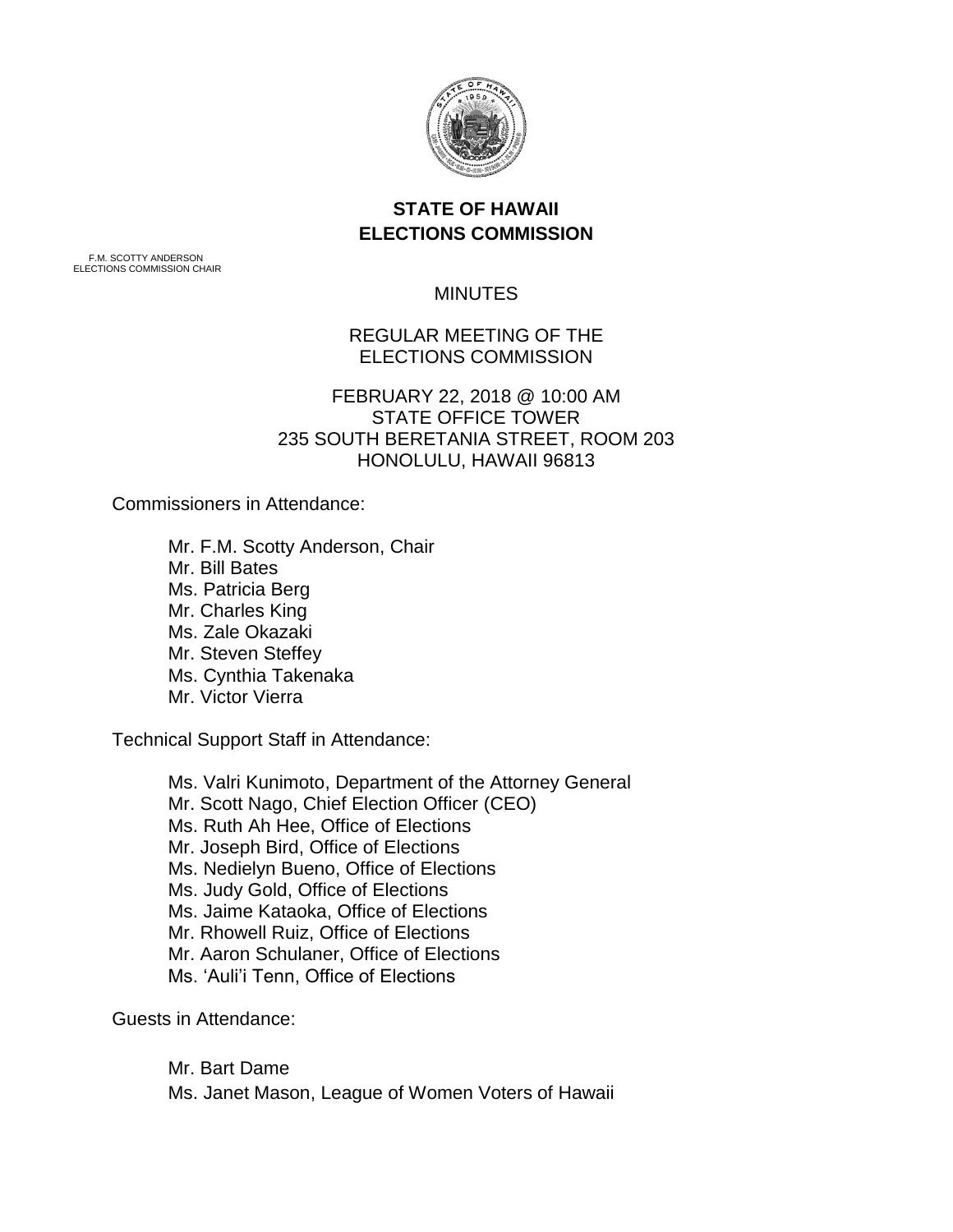#### PROCEEDINGS

#### I. Call to Order

Chair Anderson called the meeting to order at 10:00 a.m. on February 22, 2018 at the State Office Tower, Room 203.

II. Roll Call and Determination of a Quorum

Elections Commission (EC) Secretary conducted roll call. Commissioner Orikasa was not in attendance. All other Commissioners were in attendance and the Commission had a quorum.

III. Approval of Minutes for the Meeting of March 13, 2017

Commissioner Steffey moved that the minutes be approved, the motion was seconded by Commissioner Bates, and approved unanimously by the Commissioners.

IV. Status of Operations Report from the Chief Election Officer, discussion and action, if appropriate

CEO Nago reported that the Office of Elections (OE) submitted two bills this session. HB 1686 and companion SB 2145 relate to state senate vacancies, and HB 1687 and companion SB 2146 concern the publication of election notices. CEO Nago explained that the latter bill would ensure that OE is able to comply with the statutory deadlines for proclamations by allowing them to be posted to OE's website in addition to the newspapers. In this way, OE can reliably post election notices as necessary, rather than solely relying on the schedules of the newspapers, which require orders to be placed at least three days in advance.

With regard to all-mail elections, CEO Nago stated that there is one bill that is still moving through the House. It is currently in House Finance and calls for statewide implementation in 2020.

As part of the new voter registration system that OE migrated to last year, CEO Nago said that they are implementing an HTML ballot for overseas voters this year. The purpose of the HTML ballot is to ensure accessibility for those with disabilities, who will be able to use their readers to read the ballot, then subsequently mark, print, sign, and return to their Clerk's Office.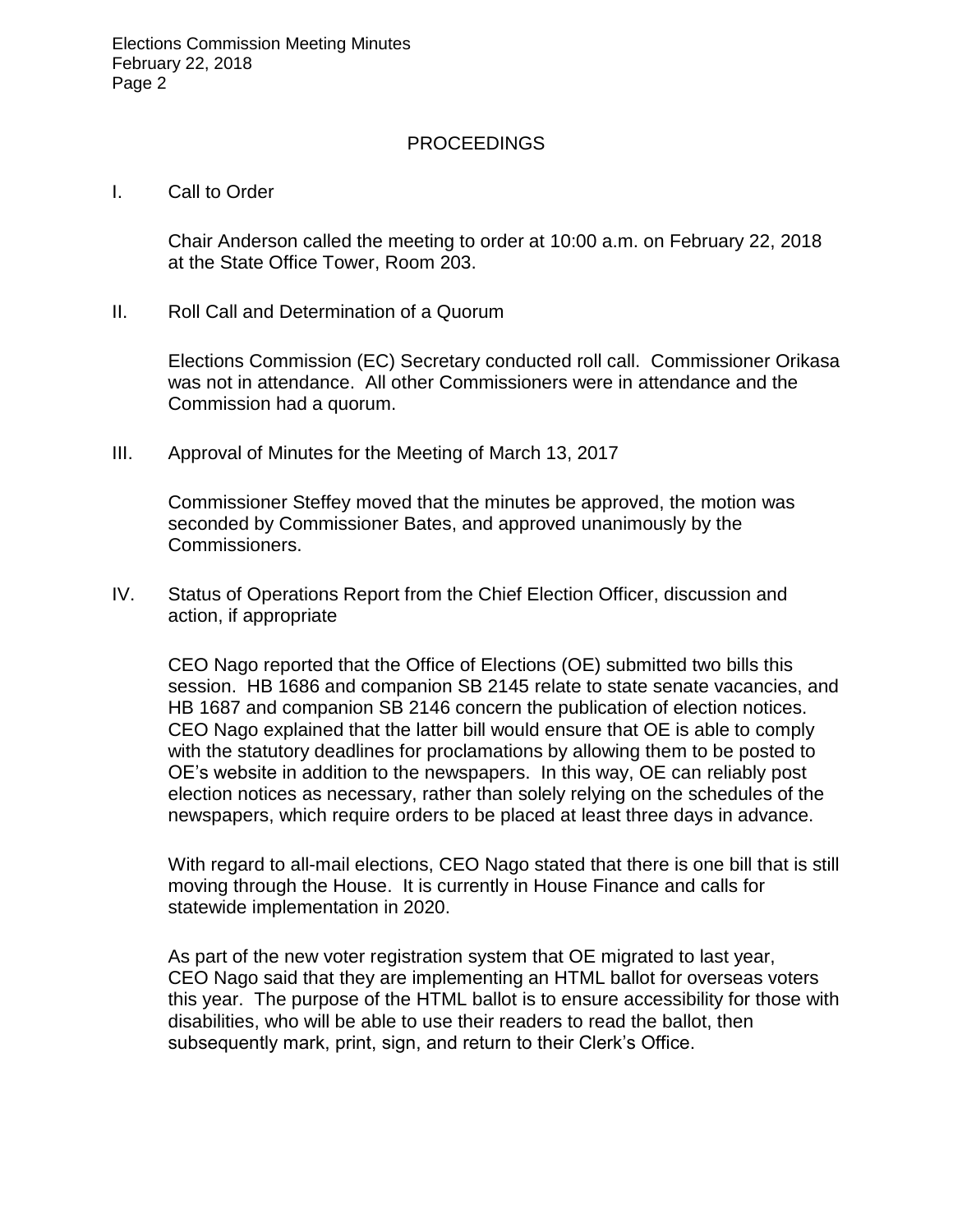CEO Nago reported that in 2016, people were able to register and vote at absentee walk locations, and over 3,000 voters took advantage of that opportunity. This year, election day registration will be newly implemented. CEO Nago explained that the Counties have designated Election Day Officials at the polling places to serve as registration clerks, and that OE has worked with them to develop the procedures.

CEO Nago said that the candidate filing period runs from February 1st through June 5th, and that OE is also working on recruiting over 4,000 Election Day Officials. He added that OE's upcoming media campaign will begin in June and run all the way through to the General Election.

In reference to the "Voter Education" section of CEO Nago's report, Commissioner King noticed that OE coordinated with the Hawaii Farm Bureau to provide outreach services at their Farmer's Market. CEO Nago said that the objective is to just get the message out there.

Commissioner Steffey asked if OE's contracts with television and radio outlets for advertisements are done in house or contracted out. CEO Nago replied that they are contracted out through a procurement process.

Commissioner Vierra said he understands that OE submitted two bills this legislative session, and that CEO Nago testifies before various committees as a representative of the office. Commissioner Vierra asked CEO Nago if anyone actively lobbies on behalf of the office, and meets with legislators to discuss the bills that OE is trying to pass. CEO Nago responded that they do make themselves available to legislators, who sometimes contact OE prior to hearings to gain a better understanding of the bill in question.

Commissioner Bates mentioned that on television last week, he saw there was a national convention in which all states were represented, including Hawaii. He asked CEO Nago if he would like to comment on what took place at the convention. CEO Nago explained that there are two associations: the National Association of Secretaries of State and the National Association of State Election Directors, both of which hold conferences periodically throughout the year. CEO Nago stated that he did not attend because we are currently in the middle of the legislative session, and the convention was held in Washington DC. He added that he is unsure if they misspoke, or if the Lieutenant Governor, who is Hawaii's Secretary of State, was in attendance. Furthermore, CEO Nago said that OE receives the materials from such conferences after the fact.

Commissioner Steffey asked CEO Nago if he thinks it would be effective for him or another OE representative to attend the conference and hear the different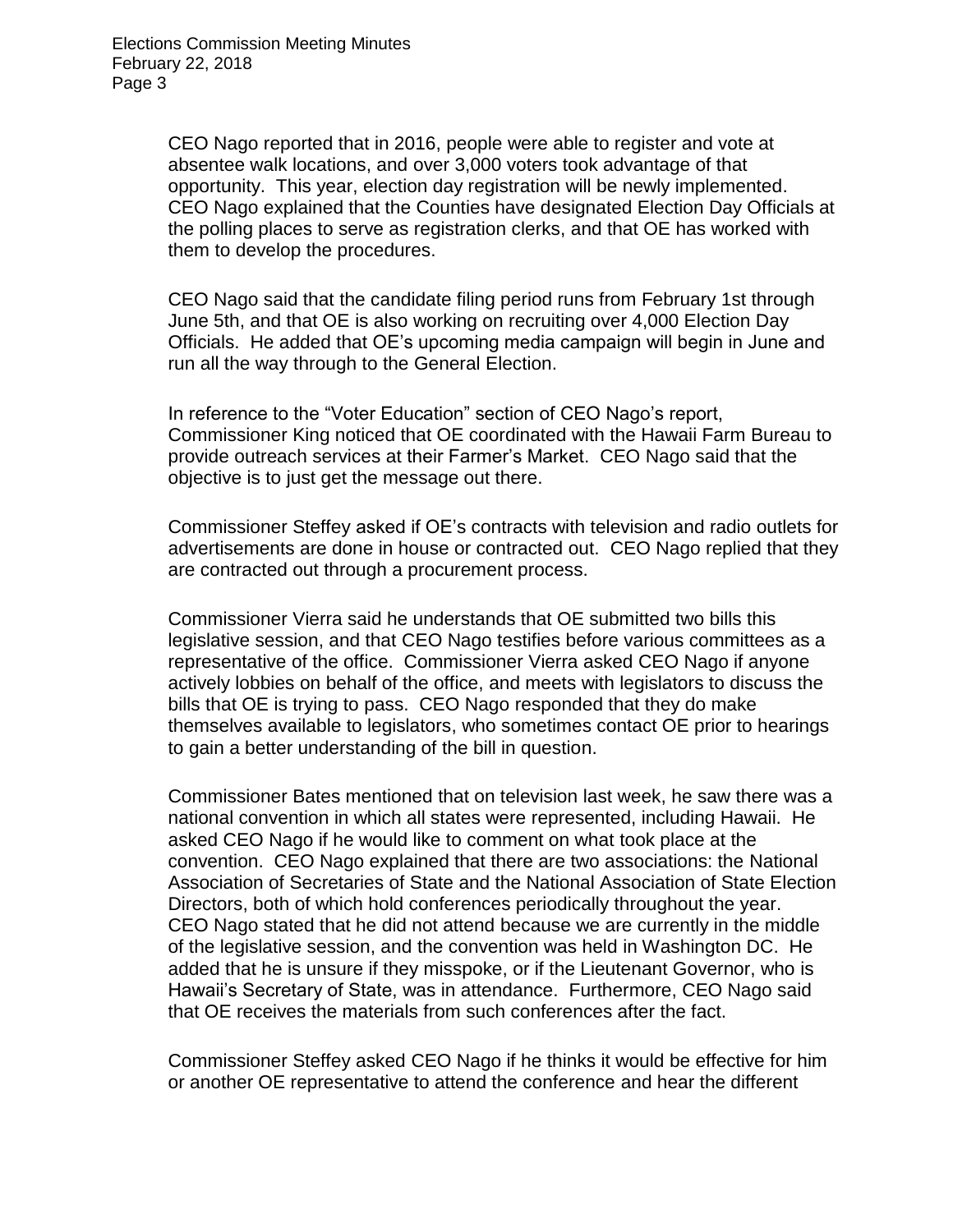perspectives of other election officers. CEO Nago answered that they do attend similar conferences held by the U.S. Elections Assistance Commission.

Commissioner Steffey observed that the voter registration postcard that OE mailed out seemed very effective in regard to the online voter registration statistics provided in CEO Nago's report. Commissioner Steffey asked CEO Nago what the cost of the postcard was, and if it is something that OE might consider doing again. CEO Nago replied that the cost was approximately \$71,000 for the printing and postage, and that this postcard was intended to raise awareness and coincide with National Voter Registration Day. He said that OE is considering additional postcards to cover other topics, such as recruitment. Commissioner Steffey commented that the jump in online voter registration activity probably had more to do with the postcard than National Voter Registration Day, as the increase continued into the month after, and CEO Nago agreed.

In response to Commissioner Vierra's inquiry regarding lobbying for bills, Chair Anderson explained that he had attempted to do so during the last legislative session. He was told that he could only lobby as an individual, not as a representative of the Elections Commission.

Regarding the election-related issues being discussed in the national news, Chair Anderson advised the rest of the Commissioners that they may be questioned by members of the public. Thus, Chair Anderson prepared a list of questions for CEO Nago to answer for the Commission.

Chair Anderson asked CEO Nago if there was any evidence during the last election of any outside tampering with the election process or anyone's vote. CEO Nago replied that there was no evidence of tampering with votes, as the vote counting system is not attached to the internet. He explained that the vote counting system is tested, certified, locked down, and sealed by independent official observers prior to each election, and that tampering with a machine would require breaking the physical seal. On election day, the voting machines are managed at the polling places by the election day officials. Finally on election night, the results are audited, so any tampering that occurred would be found in the audit.

CEO Nago stated that there was also no evidence of any tampering with the voter registration system. He said that OE works with the state Office of Enterprise Technology Services (OETS), who in turn works with the U.S. Department of Homeland Security (DHS) to ensure that the system is secure and equipped with the necessary security programs and updates. CEO Nago disclosed that it was reported that 21 states were targeted during the last election, but OE was informed by DHS that Hawaii was not one of those states.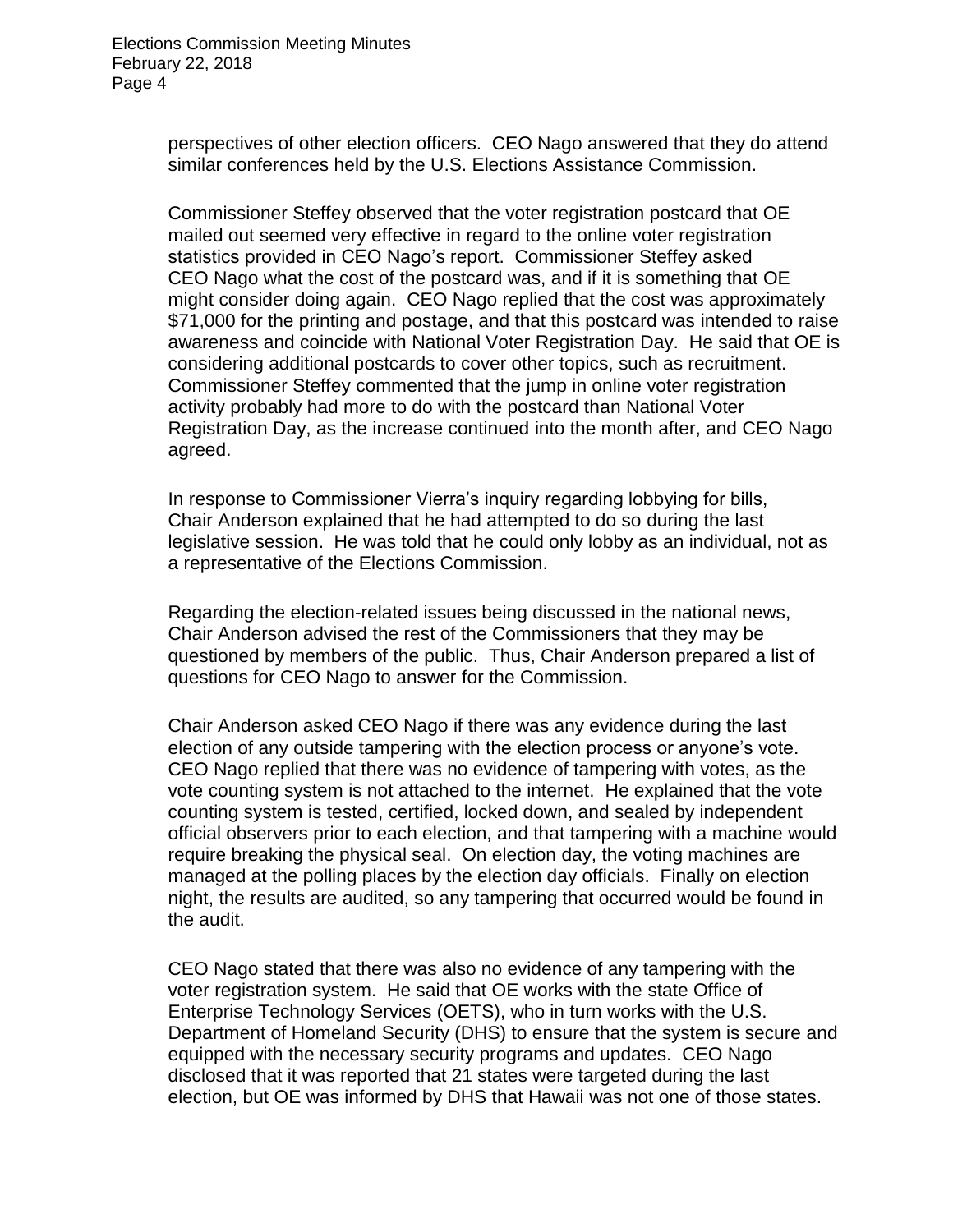Chair Anderson asked CEO Nago if there was any evidence of voter fraud or voter registration fraud in our state. CEO Nago responded that OE is not aware of any evidence of fraud in the state, and that the last conviction occurred in 1982. He added that the county clerks are responsible for voter registration, so if an incident did occur, the clerk would make the first determination, which would get appealed to the Board of Registration, and then appealed to the Intermediate Court of Appeals.

Chair Anderson asked CEO Nago if the legislature should pass all-mail voting, and asked him to discuss the safety factors built into the system that will protect its integrity. CEO Nago affirmed that all-mail voting should be implemented because it is already happening. He reported that since 2014, more people have been voting absentee than on election day. Furthermore, it is becoming increasingly difficult to recruit precinct officials to staff the polling places.

CEO Nago stated that there are already many safeguards built into the current system for mail-in ballots. He explained that each voter is required to sign their ballot, which is verified against their signature on file prior to being counted. In addition, every ballot is uniquely identified, so if a voter were to request a replacement ballot, the clerks would be able to distinguish between the two and only count the one that is valid.

Commissioner Takenaka asked CEO Nago if the bill regarding voting by mail is scheduled to be heard by any legislative committees. CEO Nago answered that the bill has not scheduled as of today, but thinks that it will be heard this session.

Commissioner Steffey asked about HB 293/ SB 461, Relating to Class C Felonies. CEO Nago reiterated that the bill is a housekeeping measure that would amend the fine from \$1,000 to \$10,000 to be consistent with the penalty for voter fraud and other class C felonies. He pointed out that SB 461 is still alive and has crossed over to the House.

Commissioner Vierra asked CEO Nago what the legislature's concerns are regarding all-mail voting. CEO Nago said he believes it was a funding issue, as OE estimated a need for \$1 million in startup costs, \$200,000 of which would be spent on office voter education, and the rest divided amongst the counties for scanners/sorters, signature captures, drop boxes, and security for the drop boxes. He added that operational costs were also questioned, which is not something that can be answered now, as the 2020 operational costs would come out of the 2020 budget next session.

Commissioner Steffey asked CEO Nago to confirm that the estimated cost savings of switching to all-mail voting would be \$800,000 per election. CEO Nago stated that the savings would be approximately \$750,000 per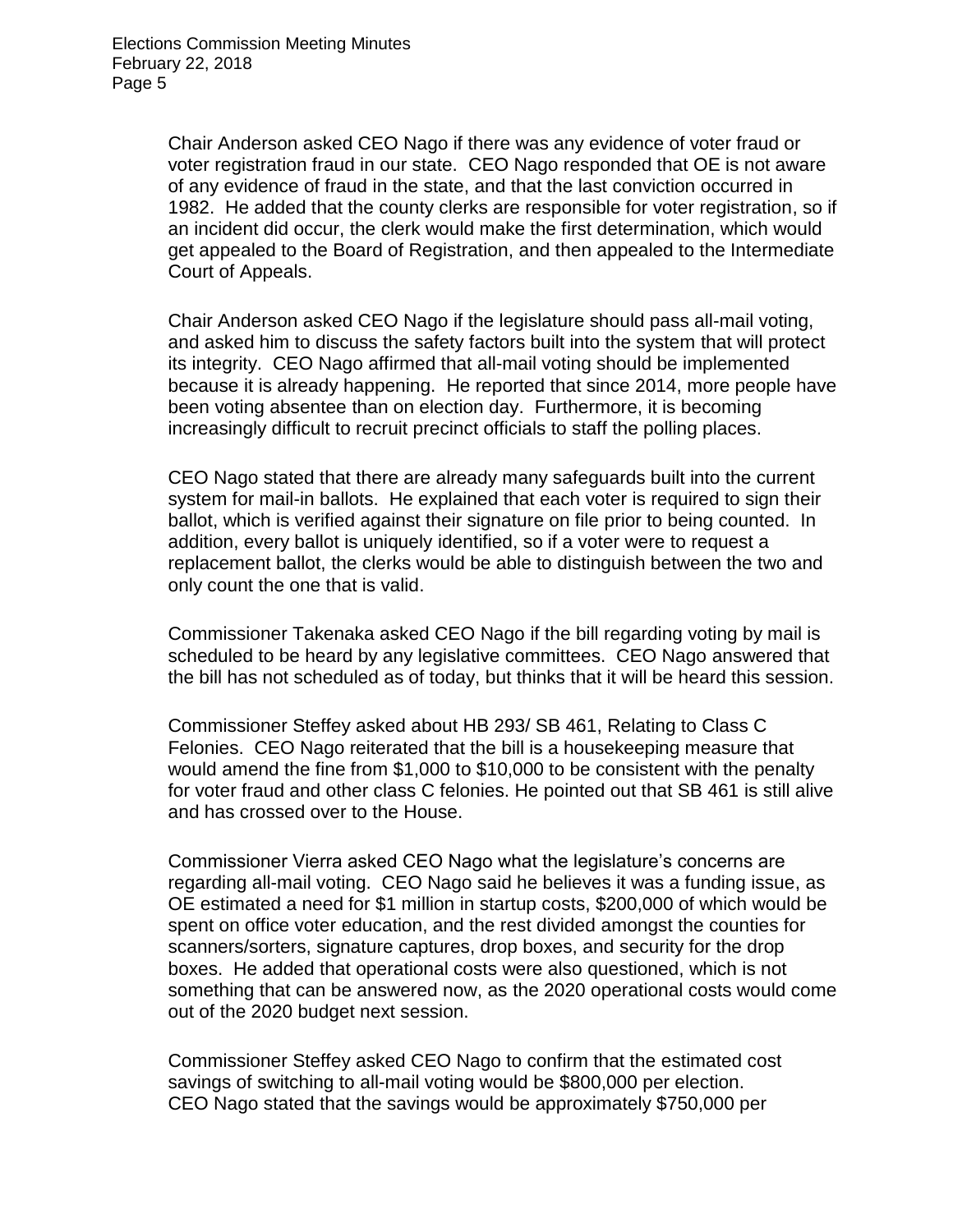election, which is essentially the labor cost for election day officials. He explained that the \$750,000 estimate was calculated in 2014; when the current contract expires in 2020, OE will go through the procurement process to secure a new contract, which will determine a more updated savings estimate.

V. Public Testimony – Any interested person may submit comments or testimony on any agenda item.

**Ms. Janet Mason, League of Women Voters (LWV):** Ms. Mason affirmed that LWV supports voting by mail, and that if the bills that CEO Nago mentioned (HB 291, SB 459) are scheduled for hearings, LWV will definitely testify in favor of them. She reported that LWV is following several other bills regarding voting by mail: HB 2541, which has been heard by the House Committees on Judiciary and Finance, and HB 1401 from last year, which is currently in conference. Ms. Mason stated that it is unclear which of the bills will pass, but the differences between them are minimal. With regard to the legislature's concerns about the cost, Ms. Mason explained that the \$1 million startup cost estimate was somehow confused with the \$4 million total of the capital and operating costs, which is not accurate. She said that LWV does not know the cost related details, and will need to rely on OE to address these questions from the legislature. Ms. Mason reiterated that LWV is going to be very active in advancing voting by mail, primarily because of the evidence that it improves voter turnout, and they are hopeful that it will pass this year.

**Mr. Bart Dame:** Mr. Dame stated that there are a couple of issues he would like to discuss, and is unsure if they have already been addressed, as he arrived late to the meeting. As there is currently no Senate Minority Leader, he expressed concerns that the EC will not have a full body once the respective appointee is termed out at the end of June. He advised that the Legislature will need to come up with a solution to ensure that the EC is fully staffed. Mr. Dame said that this same concern also applies to the Reapportionment Commission, which includes members appointed by the Senate Minority Leader. He explained that although he is a democrat, he thinks it is important for the Reapportionment Commission to be balanced to ensure that district lines are bipartisan and fair. Finally, Mr. Dame asked what kind of safeguards are in place to protect our local voter rolls and software from Russian election interference.

Chair Anderson replied that the issue of election hackers was already addressed earlier in today's meeting. With regard to the appointing authority for the Elections and Reapportionment Commissions, Chair Anderson said that without a Senate Minority Leader, the appointments would then be made by the Chief Justice of the Supreme Court.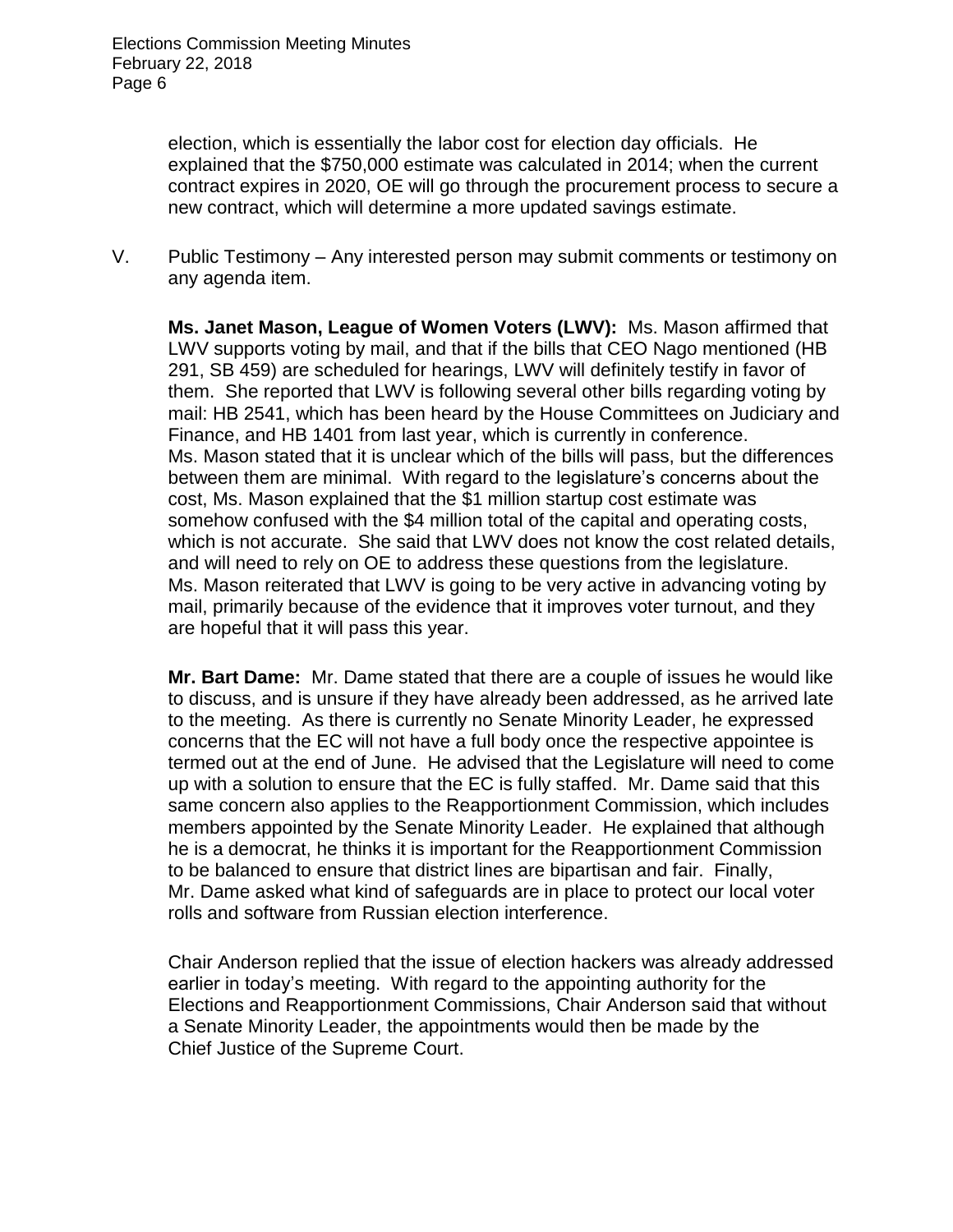According to HRS §11-7(5)(c), Commissioner Steffey stated that a vacancy in the EC shall be filled within 15 days, otherwise it will be filled promptly thereafter by the Chief Justice of the Supreme Court. He said that he is unsure if this rule applies also to the Reapportionment Commission, and CEO Nago confirmed that it does.

VI. 2018 Legislative Session

Chair Anderson stated that they have finished discussing legislation during CEO Nago's Status of Operations report.

VII. Open Forum: Public comments on issues for the Commission's consideration for the next Commission meeting and action, if appropriate. Presentations limited to three minutes.

Chair Anderson asked if anyone had specific issues they would like to discuss at the next EC meeting.

Regarding recruitment of poll workers, Commissioner Takenaka asked CEO Nago what she should do if she knows of a group who is interested in working on election day. CEO Nago asked Commissioner Takenaka if it is a nonprofit group earning money for their organization. Commissioner Takenaka responded that they are not a nonprofit group, but rather a business group who would be working for themselves. CEO Nago asked Commissioner Takenaka to provide him with their contact information, and OE will get in touch with them.

Commissioner Steffey asked CEO Nago what the qualifications are for election day workers. CEO Nago answered that election day workers need to be able to read and write English, registered to vote in Hawaii, and at least 16 years old. He added that some positions require the ability to lift equipment as heavy as 40 pounds. Commissioner Okazaki asked whose insurance covers it, and CEO Nago said that the state is self-insured.

VIII. Review of Roles and Responsibilities of Elections Commission

Chair Anderson explained that he wanted to review the responsibilities of the EC so that all of the members were on the same page. In reference to HRS §11-7.5, he stated that the duties of the EC are to:

- (1) Hold public hearings, like this meeting today;
- (2) Investigate and hold hearings for receiving evidence of any violations and complaints, which has been done in the past;
- (3) Adopt rules pursuant to chapter 91, if any changes were to be made;